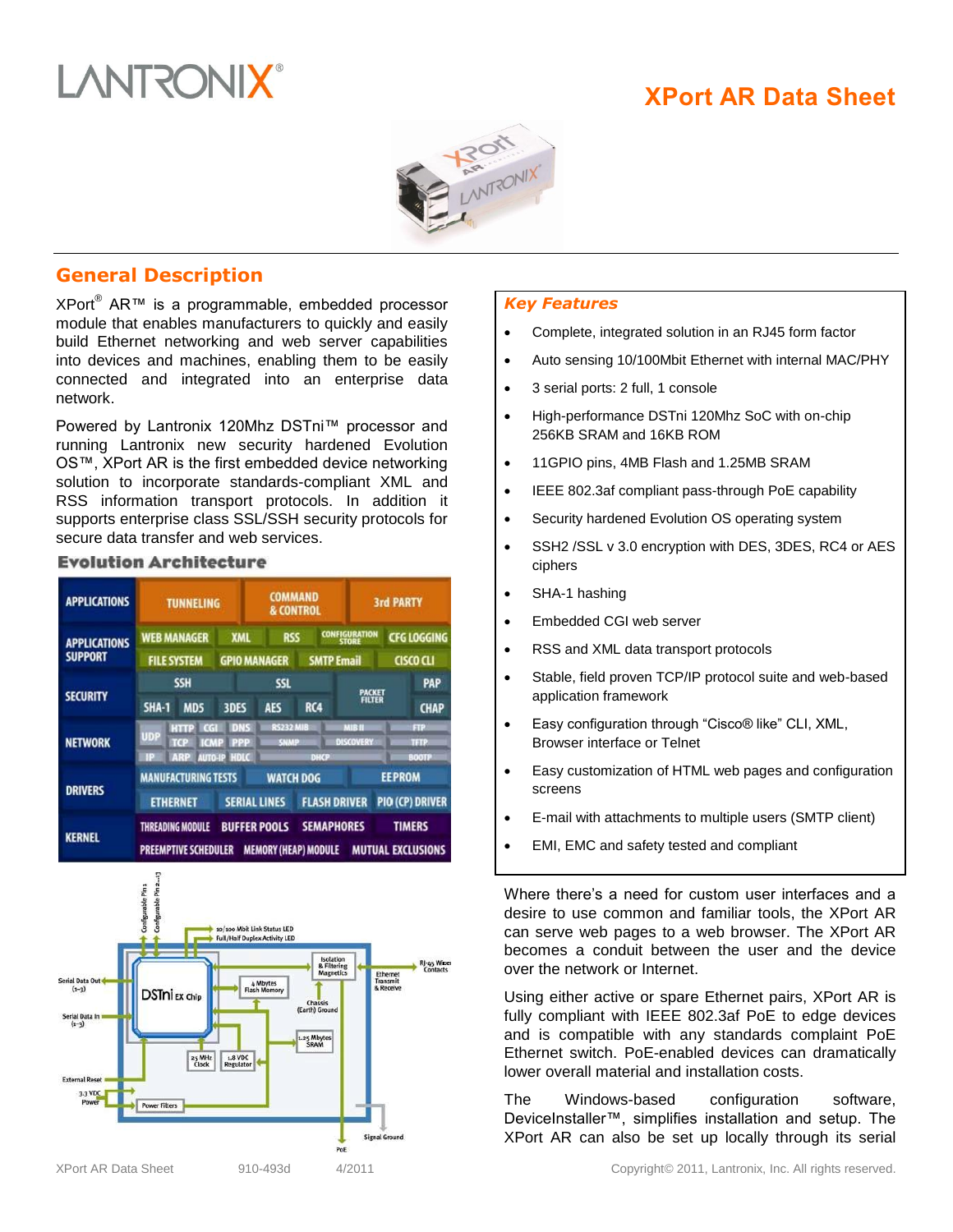

port using de-facto industry standard "Cisco like" Command Line Interface (CLI), or remotely over a network using Telnet, XML configuration records or a web browser. Flash memory provides for maintenancefree nonvolatile storage of web pages, and allows future system software upgrades.

### *Protocol Support*

The XPort uses Internet Protocol (IP) for network communications and Transmission Control Protocol (TCP) to assure that no data is lost or duplicated, and that everything sent arrives correctly at the target.

Other supported protocols are listed below:

- ARP, UDP, TCP, ICMP, Telnet, TFTP, AutoIP, DHCP, HTTP and SNMP for network communications.
- TCP, UDP, and Telnet for connections to the serial port.
- XML configuration records, "Cisco like" CLI for configuration.
- IP for addressing, routing, and data block handling over the network.
- User Datagram Protocol (UDP) for typical datagram applications in which devices interact with other devices without maintaining a point-to-point connection.
- RSS for transmitting changes to configuration logs, or with the use of the Evolution OS SDK (licensed separately), transmitting data feeds from device to the user.

\* For a complete discussion of protocol support, see the XPort AR user manual.

# **Hardware & Software Description**

The XPort AR is a complete solution (hardware and software) for web-enabling edge devices with a serial interface. Packed into an RJ45 connector about the size of a thumb, this powerful device server comes with a 10BASE-T/100BASE-TX Ethernet connection (without need for an external PHY chip), a reliable and proven operating system stored in flash memory, an embedded web server, a full TCP/IP protocol stack, and standardsbased (AES) encryption.

The XPort AR software runs on a DSTni-EX controller which has 256 KB of SRAM, 16 KB of boot ROM, and a MAC with integrated 10/100BASE-TX PHY. The XPort AR communicates to the edge device through a 3.3V serial interface and eleven general-purpose programmable I/O pins. 4MB of Flash memory is included for storing firmware and web pages. The XPort AR runs on 3.3V, and has a built-in voltage supervisory circuit that will trigger a reset if the supply voltage drops to unreliable levels (2.7V). A built-in 1.8V regulator drives the processing core of the EX controller.

An RJ45 Ethernet cable connects directly into an XPort AR. Ethernet magnetics, status LEDs, and shielding are built in. The XPort AR was designed to meet class B emissions levels, which makes the electromechanical integration very simple.

The XPort AR incorporates a feature-rich software platform that combines a compact, hardened, real-time operating system (RTOS) kernel with a full Layer 3 TCP/IP networking stack and a CGI-based dynamic web server.

Capabilities include an extensive suite of enterprisegrade, open standards-based security such as SSL 3.0 and SSH2 encryption protocols, supporting a variety of cipher and hashing algorithms including 3DES, AES and SHA-1. These capabilities ensure the machine network does not become a source of vulnerability. The XPort AR also provides state-of-the-art programmable technologies including XML (Extensible Markup Language) and RSS (Really Simple Syndication) feeds for configuration and information transport.

The built-in Flash file system features multiple directories, long file names, wear leveling and is accessible via FTP, TFTP, Telnet, CLI, Web Manager or Email. It can store web pages, configuration personalities, user data or logs.

The XPort AR Web Manager is CGI based and allows access to all configurable parameters and statistics. Customized "branding" is possible using built-in CSS templates that enable control of colors and fonts.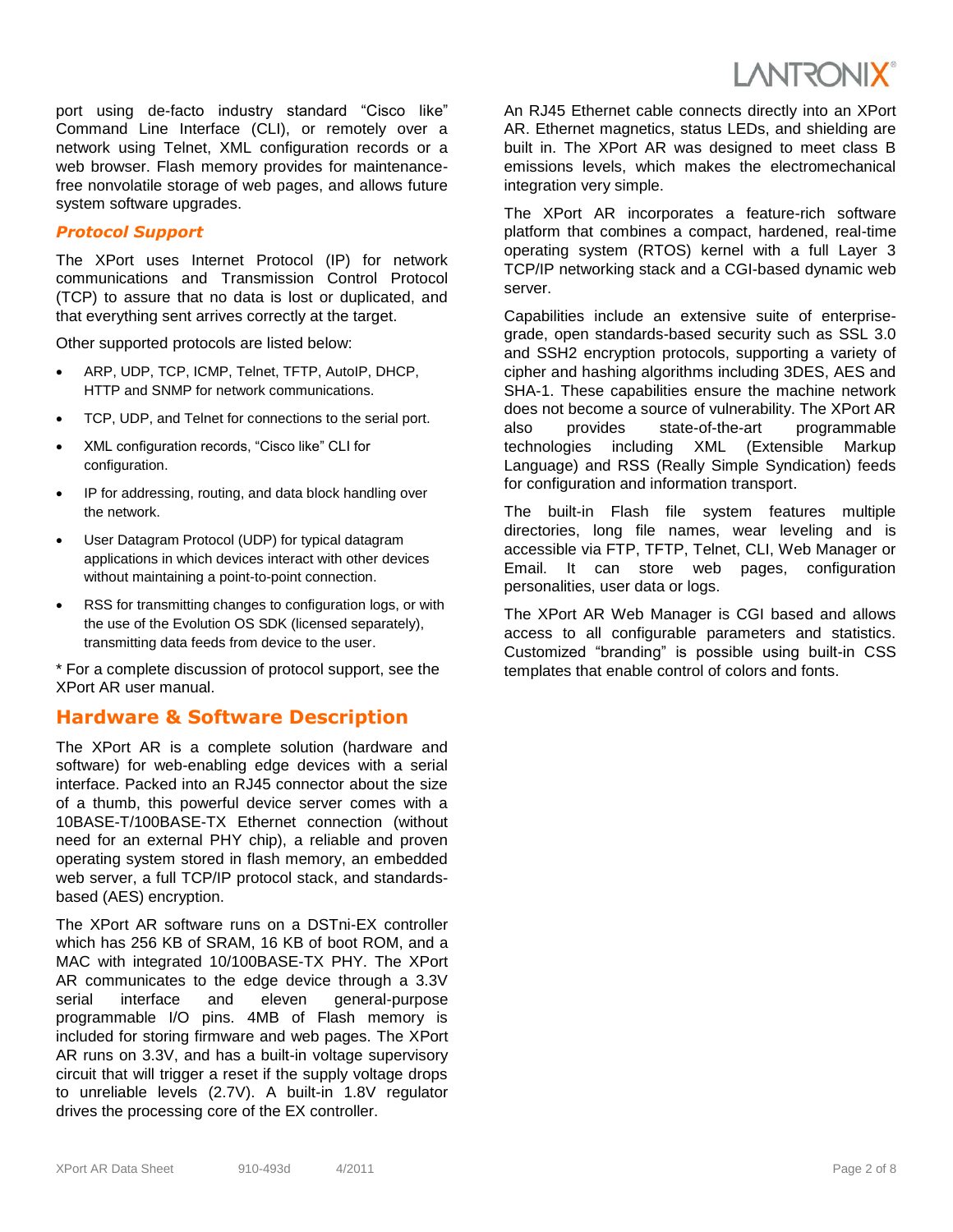

# *PCB Interface*

The XPort AR has 26 electrical pins. There are 20 pins that form two rows of ten. These 20 pins form the standard interface between the XPort AR and the circuit in which it is installed. These include dedicated serial, as well as 11 programmable I/O pins (Configurable Pins, or CPs). The other group of six pins is for PoE.

The standard signals are 3.3V CMOS logic level but are 5V tolerant. These signals are typically connected to internal devices, such as a relays, sensors, or UARTs. For prototype and evaluation work or applications where an external RS-232 interface is required, RS-232 transceivers are available on the XPort AR evaluation board. Optionally, disconnect them using the jumpers provided if they are not needed.

# *Ethernet Interface*

The 10/100 Ethernet magnetics, network status LEDs, and RJ45 connector are integrated into the XPort.

#### **Table 1 – Ethernet Interface Signals**

| <b>Signal</b><br><b>Name</b> | <b>DIR</b> | <b>Contact</b> | <b>Primary</b><br><b>Function</b>             | <b>Note</b>                                                                     |  |
|------------------------------|------------|----------------|-----------------------------------------------|---------------------------------------------------------------------------------|--|
| $TX+$                        | Out        | 1              | Differential<br>Ethernet<br>Receive<br>Data + | Magnetics<br>center tap<br>provides<br>signal POE12                             |  |
| TX-                          | Out        | $\overline{2}$ | Differential<br>Ethernet<br>Receive<br>Data - |                                                                                 |  |
| $RX+$                        | In         | 3              | Differential<br>Ethernet<br>Receive<br>Data + | Magnetics<br>center tap<br>provides<br>signal POE36                             |  |
| RX-                          | In         | 6              | Differential<br>Ethernet<br>Receive<br>Data - |                                                                                 |  |
| Not Used                     |            | 4              | (Terminated)                                  | Pins 4 and 5<br>are tied<br>together,<br>terminated<br>and form<br><b>POE45</b> |  |
| Not Used                     |            | 5              | (Terminated)                                  |                                                                                 |  |
| Not Used                     |            | $\overline{7}$ | (Terminated)                                  | Pins 7 and 8                                                                    |  |
| Not Used                     |            | 8              | (Terminated)                                  | are tied<br>together,<br>terminated<br>and form<br>POE78                        |  |
| <b>CHSGND</b>                |            | Shield         | Chassis                                       |                                                                                 |  |
|                              |            |                | Ground                                        |                                                                                 |  |

#### **Table 2 – PCB Interface Signals**

| <b>Signal</b><br><b>Name</b> | <b>XPort</b><br>AR Pin # | <b>Primary Functions</b>                                |
|------------------------------|--------------------------|---------------------------------------------------------|
| <b>GND</b>                   | 4                        | Signal Ground                                           |
| <b>VCC</b>                   | 5                        | +3.3V Power In                                          |
| Reset                        | 8                        | <b>External Reset In</b>                                |
| <b>TXDA</b>                  | 9                        | Serial Data Out, Channel 1                              |
| <b>RXDA</b>                  | 12                       | Serial Data In, Channel 1                               |
| CP01                         | 13                       | Programmable I/O or RTSA flow<br>control                |
| CP <sub>02</sub>             | 16                       | Programmable I/O or DTRA flow<br>control                |
| CP03                         | 17                       | Programmable I/O or CTSA flow<br>control                |
| CP04                         | 3                        | Programmable I/O or DSRA flow<br>control                |
| CP05                         | 7                        | Programmable I/O or DCDA flow<br>control                |
| <b>CP06/</b><br><b>TXDB</b>  | $\mathbf{2}$             | Programmable I/O or Serial Data<br><b>Out Channel 2</b> |
| <b>CP06/</b><br><b>RXDB</b>  | 10                       | Programmable I/O or Serial Data In<br>Channel 2         |
| CP08                         | 1                        | Programmable I/O or RTSB flow<br>control                |
| CP09                         | 6                        | Programmable I/O or DTRB flow<br>control                |
| <b>CP10</b>                  | 20                       | Programmable I/O or CTSB flow<br>control                |
| <b>CP11</b>                  | 19                       | Programmable I/O or DSRB/DCDB<br>flow control           |
| <b>CP12</b>                  | 11                       | $\hat{f}$ C clock                                       |
| <b>CP13</b>                  | 14                       | $\mathit{f}$ C data                                     |
| <b>Reserved</b>              | 15                       | Reserved                                                |
| Reserved                     | 18                       | Reserved                                                |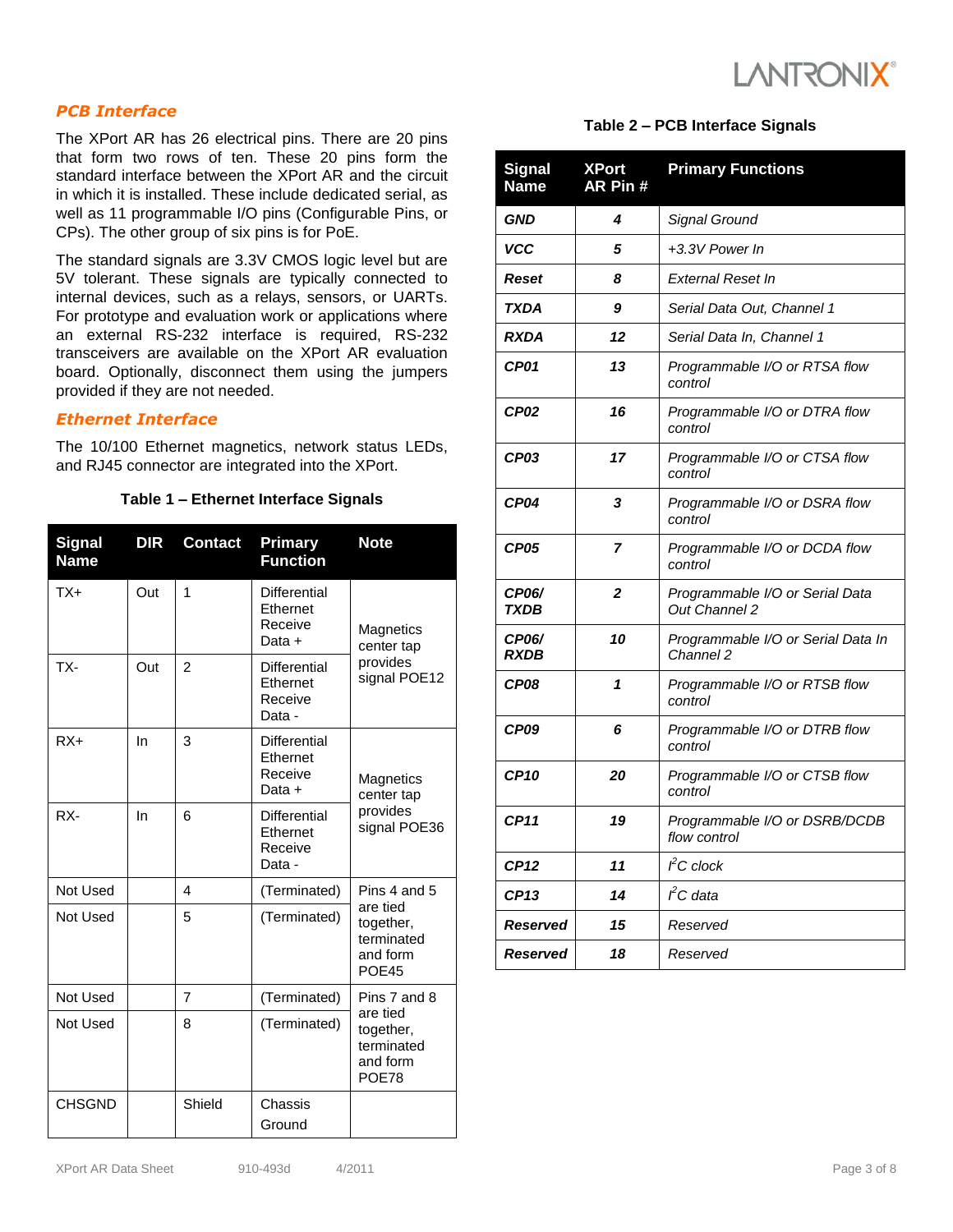

# *PoE Pins*

XPort AR is PoE-ready; it allows a fully-compliant PoE circuit to be implemented that uses the Ethernet signals entering the XPort AR's RJ-45 jack. When the XPort AR's RJ-45 jack is connected to a PoE compliant switch, pins 21, 22, 25, and 26 pass through the necessary Ethernet signals to allow a PoE powered-device circuit to negotiate and receive power from the switch.

**Table 3 – PoE Interface Signals**

| <b>Signal</b><br><b>Name</b> | <b>XPort AR</b><br>Pin # | <b>Primary Functions</b> |
|------------------------------|--------------------------|--------------------------|
| POE <sub>12</sub>            | 22                       | Center tap from 1 & 2    |
| POE36                        | 25                       | Center tap from 3 & 6    |
| POE45                        | 21                       | Ethernet pins 4 & 5      |
| POE78                        | 26                       | Ethernet pins 7 & 8      |
| <b>CHSGND</b>                | 23                       | Chassis Ground           |
| <b>CHSGND</b>                | 24                       | <b>Chassis Ground</b>    |

*Note: The four shield tabs are also Chassis Ground. Separate Chassis Ground appropriately from the Signal Ground and route so as to safely dissipate electrostatic discharge.*

# *LEDs*

The XPort AR contains the following LEDs:

- Link (bi-color, left LED)
- Activity (bi-color, right LED)



#### **Table 4 – XPort AR LED Functions**

| <b>Link LED</b><br><b>Left Side</b> |                |  |       | <b>Activity LED</b><br><b>Right Side</b> |
|-------------------------------------|----------------|--|-------|------------------------------------------|
| <b>Color</b>                        | <b>Meaning</b> |  | Color | <b>Meaning</b>                           |
| Off                                 | No Link        |  | Off   | No Activity                              |
| Amber                               | 10 Mbps        |  | Amber | <b>Half Duplex</b>                       |
| Green                               | 100 Mbps       |  | Green | <b>Full Duplex</b>                       |

# *Dimensions*

The XPort dimensions are shown in the following drawings:





**Figure 2 – Bottom View**





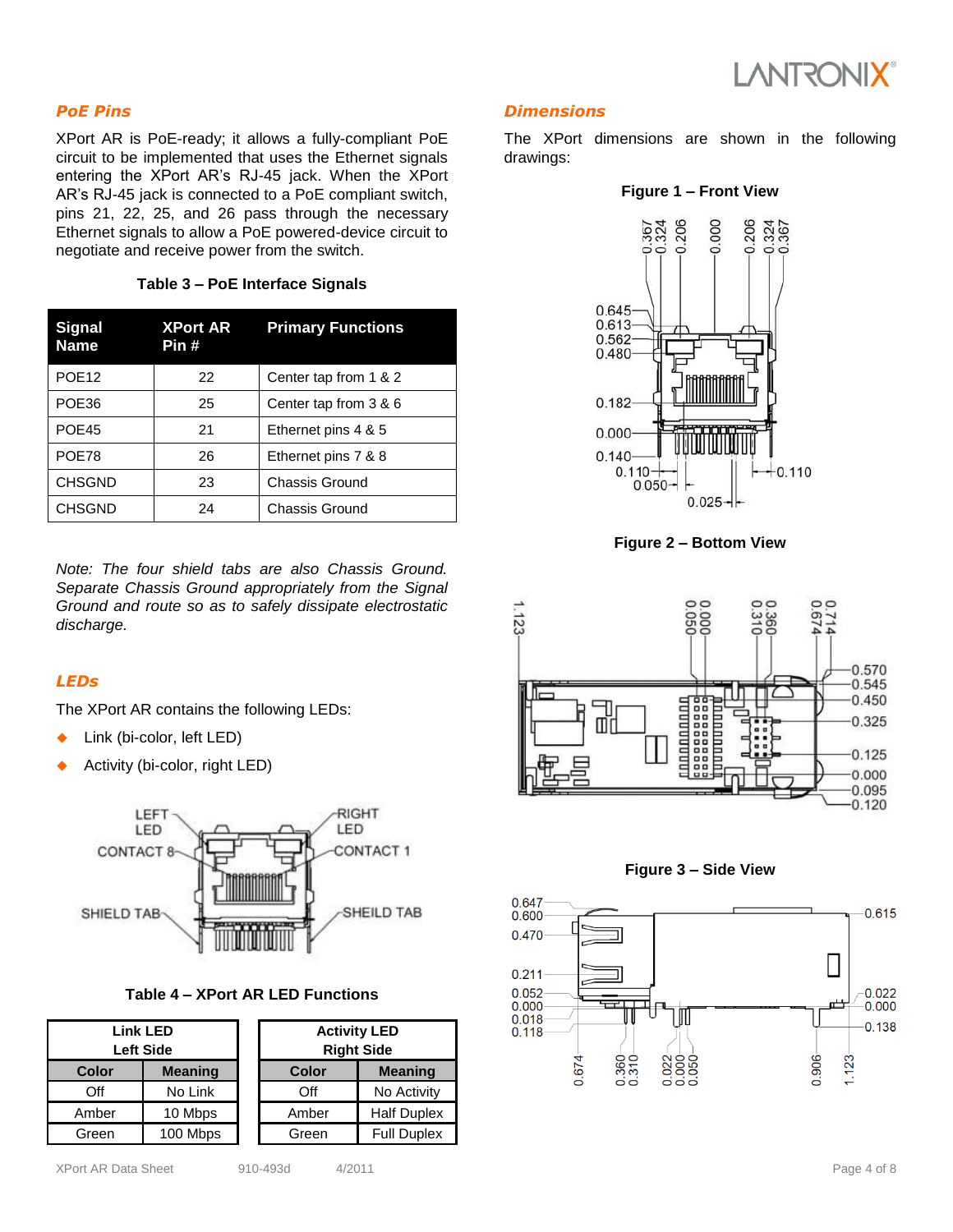# **LANTRONIX®**

# *Recommended PC Board Layout*

The hole pattern and mounting dimensions for the XPort AR are shown in Figure 4. For proper heat dissipation, it is recommended that the PCB have approximately one square inch of copper attached to the shield tabs. The shield tabs are an important source of heat sinking for the device.



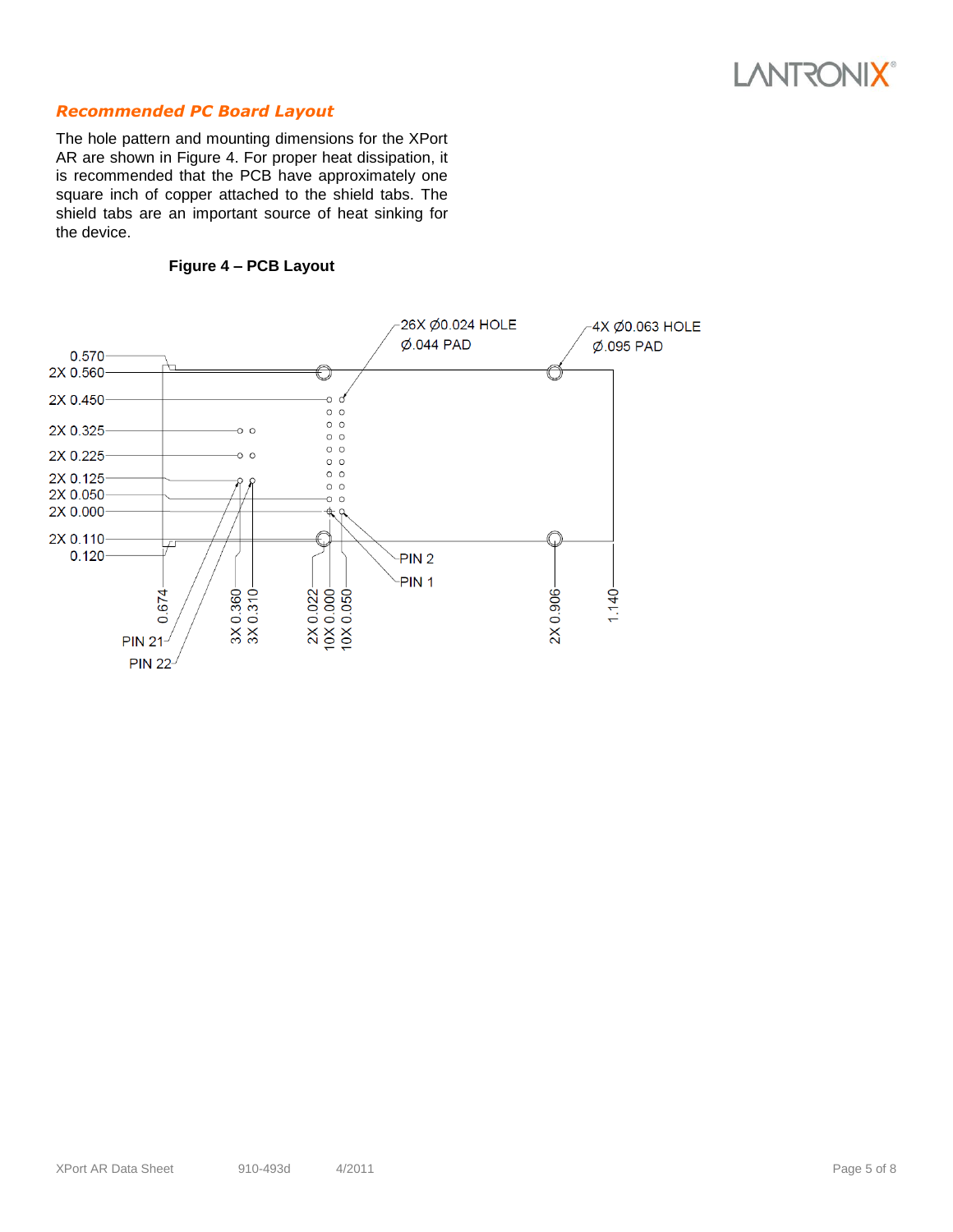

# **XPort AR Technical Data**

| <b>Category</b>            | <b>Description</b>                                                                        |  |
|----------------------------|-------------------------------------------------------------------------------------------|--|
| CPU                        | Lantronix DSTni-EX 186 CPU operating at 120Mhz                                            |  |
| Memory                     | • 256KB on-chip, zero wait state SRAM                                                     |  |
|                            | • 1 MB 70ns SRAM                                                                          |  |
|                            | • 4 MB 70ns Flash                                                                         |  |
| <b>Reset Circuit</b>       | Internal 350ms (±200ms) reset pulse. Triggered by power-on, power drop-out or external    |  |
|                            | reset input. Power drop-out reset triggered at 2.93V (range: 2.79-3.00V)                  |  |
| Serial Interface           | CMOS (Asynchronous) 3.3V-level signals Rate is software selectable: 300 bps up to 230,000 |  |
|                            | bps (depending on the software)                                                           |  |
| <b>Serial Line Formats</b> | Data bits: 7 or 8                                                                         |  |
|                            | Stop bits: 1 or 2                                                                         |  |
|                            | Parity: odd, even, none                                                                   |  |
| Modem Control              | RTS, DTR, CTS, DSR, DCD                                                                   |  |
| <b>Flow Control</b>        | XON/XOFF (software), CTS/RTS (hardware), None                                             |  |
| Programmable I/O           | 11 PIOs (software selectable), sink minimum of 4.4mA, source minimum of 6.4mA             |  |
| Network Interface          | RJ45 Ethernet 10Base-T or 100Base-TX (auto-sensing)                                       |  |
| Compliance                 | Ethernet: Version 2.0/IEEE 802.3 (electrical)                                             |  |
|                            | Ethernet II frame type                                                                    |  |
|                            | IEEE 802.3af (when PoE-enabled)                                                           |  |
| Protocols Supported        | ARP, UDP/IP, TCP/IP, Telnet, ICMP, SNMP, DHCP, BOOTP, TFTP, Auto IP, SMTP, and            |  |
|                            | <b>HTTP</b>                                                                               |  |
| <b>LEDs</b>                | 10Base-T and 100Base-TX Link                                                              |  |
|                            | Full/half duplex activity                                                                 |  |
| Management                 | Internal web server, SNMP,                                                                |  |
|                            | Serial login, Telnet login, XML                                                           |  |
| Email                      | SMTP client: can send email to multiple users, can attach files to email                  |  |
|                            | Configurable Pins (CPs) can trigger emails                                                |  |
| Security                   | SSL v3, SSH2, AES 128-bit encryption, password protection, IP address filtering, locking  |  |
|                            | features, hardened OS and stack                                                           |  |
| Internal Web Server        | Servers static and dynamic CGI-based pages                                                |  |
|                            | Storage capacity: 1.3 MB using industry standard file system                              |  |
| Material                   | Metal shell, thermoplastic case                                                           |  |
| Weight                     | 20g (0.7 oz.)                                                                             |  |
| Temperature                | Operating range: -40°C to +85°C (-40°F to 185°F)                                          |  |
|                            | Storage range: -40°C to +85°C (-40°F to 185°F)                                            |  |
| Shock/Vibration            | Non-operational shock: 500 g's                                                            |  |
|                            | Non-operational vibration: 20 g's                                                         |  |
| Warranty                   | Two year limited warranty                                                                 |  |
| <b>Included Software</b>   | Windows™ -based DeviceInstaller configuration software and Windows™-based Com Port        |  |
|                            | Redirector                                                                                |  |

# *DC Characteristics for Serial, PIO, and Power Interface*

| <b>Symbol</b> | Parameter                            | Min  | <b>Nominal</b> | Max  | <b>Units</b> |
|---------------|--------------------------------------|------|----------------|------|--------------|
| Vcc           | Supply voltage (typical 3.3) (+/-5%) | 3.14 | 3.3            | 3.46 | ν            |
| VIL           | Low Level Input Voltage              |      |                | 0.8  |              |
| VIH           | High Level Input Voltage             | 2.0  |                | 5.5  |              |
| <b>VOL</b>    | Low Level Output Voltage             |      |                | 0.4  |              |
| <b>VOH</b>    | High Level Output Voltage            | 2.4  |                |      |              |
|               | Input Leakage Current                |      |                |      | uA           |
| <b>ICC</b>    | <b>Supply Current</b>                |      | 310            | 400  | mA           |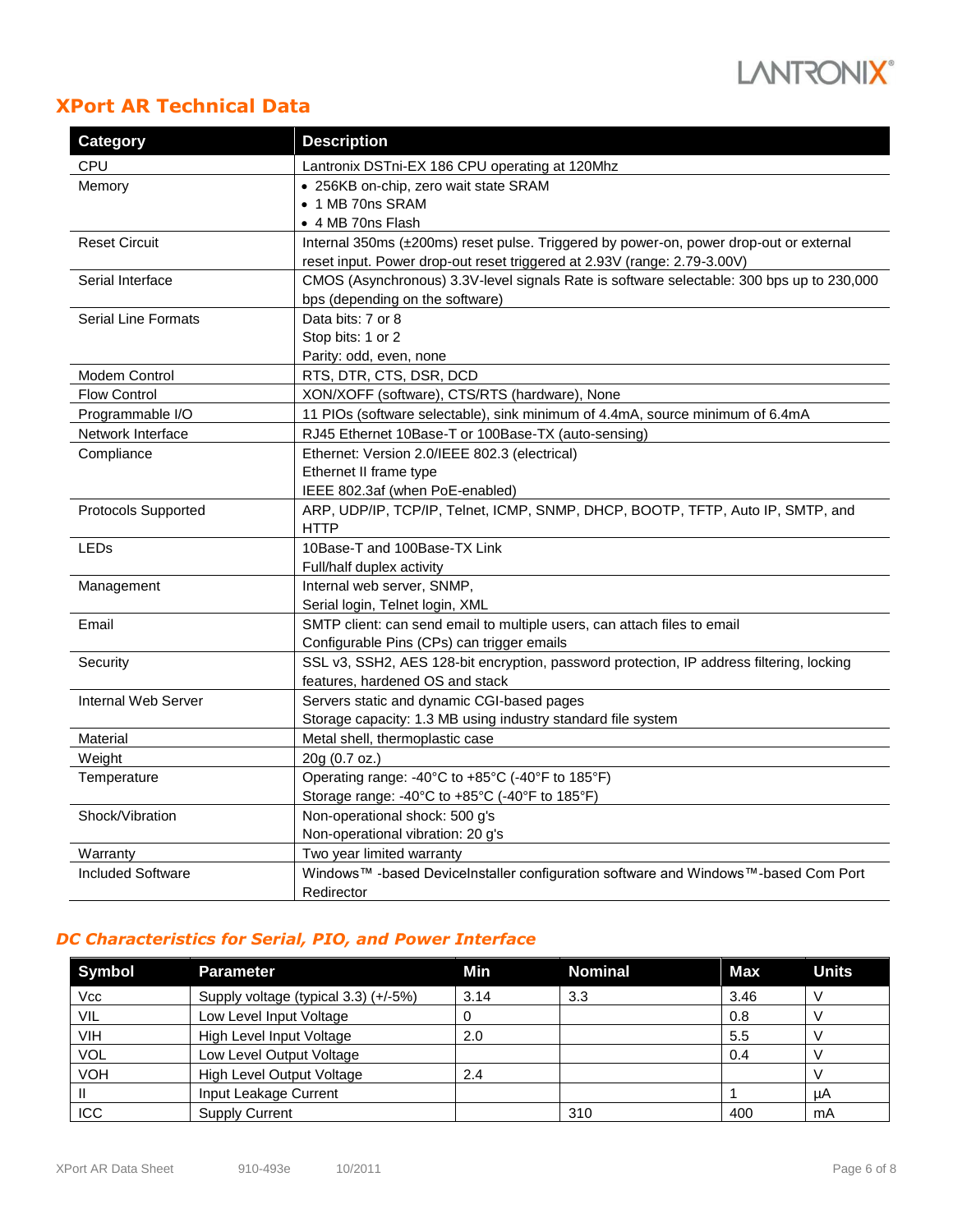

# **Development Kit**

## *Introduction*

An XPort AR Development kit is available to provide a simple, quick, and cost-effective way to evaluate the XPort AR. Use this kit to integrate the XPort AR into your product design, and give your newly networked product a test drive.

# *Contents of the Development Kit*

The evaluation kit contains the following items:

- ◆ XPort AR Evaluation Board
- XPort AR Device Server
- +3.3VDC Universal Power Supply
- CAT5e UTP RJ45M/M Ethernet cable
- .025" square-post jumper wires
- RS-232 cable, DB-9, F/F
- CD with software utilities and documentation

#### *Features of the Evaluation Board*

- ← LEDs
- Test Switches
- ◆ Prototyping Area
- ◆ RS-232 Serial Ports
- ◆ Reset Switch
- **Headers**
- ◆ Disconnect Jumpers
- ◆ PoE Socket
- Ground Turret
- Power Input Connector

## *Evaluation Board Block Diagram*